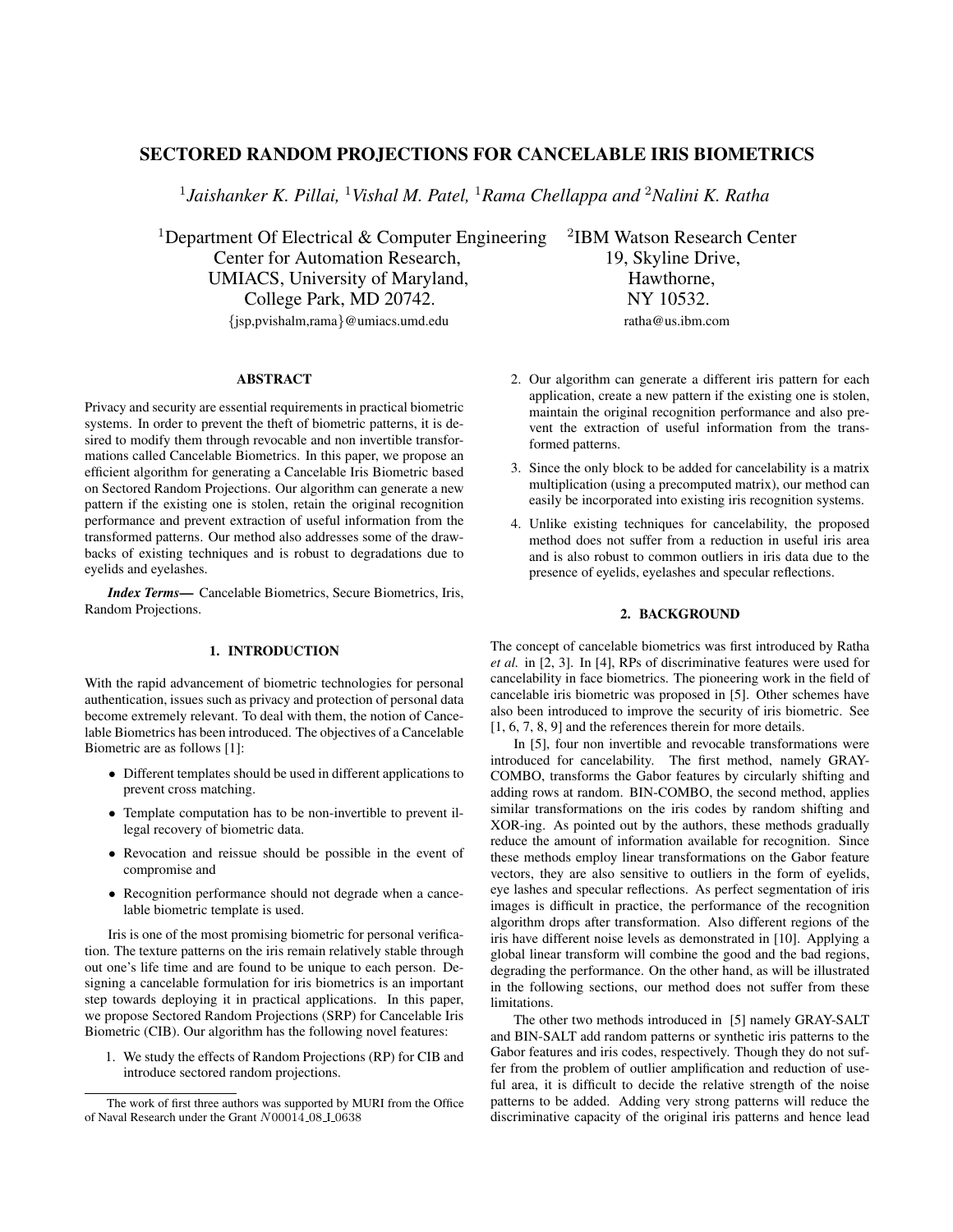to lower recognition results. Adding weaker patterns can lower the non-invertibility property, making it easier to extract useful information about the original iris biometric from the transformed patterns. Also, if the added patterns are compromised, the original iris patterns could be extracted from the transformed patterns by a simple subtraction operation. On the other hand, our method retains the non invertibility property even when the random matrix is compromised, as explained in Section 5.

In this paper, we introduce a new cancelable iris scheme based on random projections. Our method is comprised of two steps: feature extraction and random projections. In the feature extraction stage, Gabor features are extracted from the segmented iris image which form an  $N$  dimensional feature vector  $g$ . This feature vector is then projected onto a random subspace by a random  $n \times N$  matrix  $\Phi$ , where  $n \leq N$ . This process is described as follows:

 $y = \Phi g$ ,

where y is the *n* dimensional RP vector. Entries in both g and  $\Phi$  are complex numbers. We will show theoretically and empirically that our scheme based on RP meets all of the criteria required for a good cancelable iris scheme.

### 3. RANDOM PROJECTIONS

Since we are embedding N dimensional feature vectors in a space of a lower dimension  $n$ , for iris recognition to be effective, it is important that the relative distances between any two points in the feature space be preserved in the output random space. This is characterized by the Johnson-Lindenstrauss (JL) lemma [11, 12, 13].

**Lemma 1.** *(Johnson-Lindenstrauss) Let*  $\epsilon \in (0,1)$  *be given. For every set*  $S$  *of*  $\sharp(S)$  *points in*  $\mathbb{R}^N$ *, if n is a positive integer such* that  $n > n_0 = O\left(\frac{\ln(\sharp(S))}{\epsilon^2}\right)$  , there exists a Lipschitz mapping  $f$  :  $R^N \to R^n$  such that

$$
(1 - \epsilon) \| \mathbf{u} - \mathbf{v} \|^2 \le \| f(\mathbf{u}) - f(\mathbf{v}) \|^2 \le (1 + \epsilon) \| \mathbf{u} - \mathbf{v} \|^2 \tag{1}
$$

*for all*  $u, v \in S$ .

This lemma essentially states that, a set S of points in  $\mathbb{R}^N$  can be embedded into a lower-dimensional Euclidean space  $\mathbb{R}^n$  such that the pairwise distance of any two points is approximately maintained. In fact, it can be shown that  $f$  can be taken as a linear mapping represented by an  $n \times N$  matrix  $\Phi$  whose entries are randomly drawn from certain probability distributions. This in turn implies that it is possible to change the original form of the data and still preserve its statistical characteristics useful for recognition.

In recent years, various improvements in the proof and the statement of the JL lemma have been made (see [12] and [13] for more details). Let  $\Phi$  be an  $n \times N$  random matrix with  $n \leq N$  such that each entry  $\phi_{i,j}$  of  $\Phi$  is an independent realization of q, where q is a random variable on a probability measure space  $(\Omega, \rho)$ . It has been shown that given any set of points S, the following are some of the matrices that will satisfy  $(1)$  with high probability, provided *n* satisfies the condition of the Lemma 1 [12]:

- $n \times N$  random matrices  $\Phi$  whose entries  $\phi_{i,j}$  are independent realizations of Gaussian random variables  $\phi_{i,j} \sim N(0, \frac{1}{n})$ .
- Independent realizations of  $\pm 1$  Bernoulli random variables

$$
\phi_{i,j} \doteq \left\{ \begin{array}{ll} +1/\sqrt{n}, & \text{with probability } \frac{1}{2} \\ -1/\sqrt{n}, & \text{with probability } \frac{1}{2}. \end{array} \right.
$$

• Independent realizations of related distributions such as

$$
\phi_{i,j} \doteq \left\{ \begin{array}{ll} +\sqrt{3/n}, & \text{ with probability } \frac{1}{9} \\ 0, & \text{ with probability } \frac{2}{3} \\ -\sqrt{3/n}, & \text{ with probability } \frac{1}{6}. \end{array} \right.
$$

### 4. SECTOR BASED RANDOM PROJECTIONS

In practice, we have found that applying the random projections directly on the iris images leads to a degradation in performance due to the following reasons. First of all in real iris images, despite good segmentation algorithms, there will still be some outliers due to specular reflections, eye lashes and eyelids. Also, different parts of the iris have different quality [10]. By taking a linear transformation of the entire vector, we combine the good iris regions as well as the outliers and thereby corrupt the data. To avoid this, we divide the iris into different sectors, apply random projections on each sector separately and concatenate them to form the cancelable template (see Fig. 1). So outliers can corrupt only the corresponding sector



Fig. 1. Block Diagram Of Sectored Random Projections

and not the entire iris vector. Since outliers due to eyelids and eye lashes are present only at the top and bottom of the iris images, only a small number of sectors get corrupted in practice. This mitigates the problem of reduction in useful information, mentioned in [5].

## 5. CANCELABLE IRIS BIOMETRIC SYSTEM

In this section, we explain the proposed CIB system. The enrollment system extracts the iris pattern of the user, computes the Gabor features, applies a different RP for each application and transfers the new pattern to the application database. Note that even if the transformed pattern and the key (i.e. the projection matrix) are stolen, it is difficult for a hacker to get a pattern close to the original iris pattern since it is an underdetermined problem due to the dimension reduction caused by the projection. Also even if a hacker steals the user's iris pattern either from the client system or using a hidden scanner, without knowing the random projection he/she cannot generate the transformed patterns required by the application. During the verification stage, the application obtains the iris image and the RP matrix from the user, computes the transformed pattern and compares it with the ones in its database. In case, the RP matrix or the transformed patterns are compromised, one can create a new RP matrix and obtain a new transformed pattern which can be updated into the application database. Instead of the user providing the random matrix during verification, the application can generate and store it along with the cancelable template in its database. Though this will be an easier scheme for the user to operate, it is less secure as a hacker can get both the random projection matrices and the transformed patterns by breaking into the application database.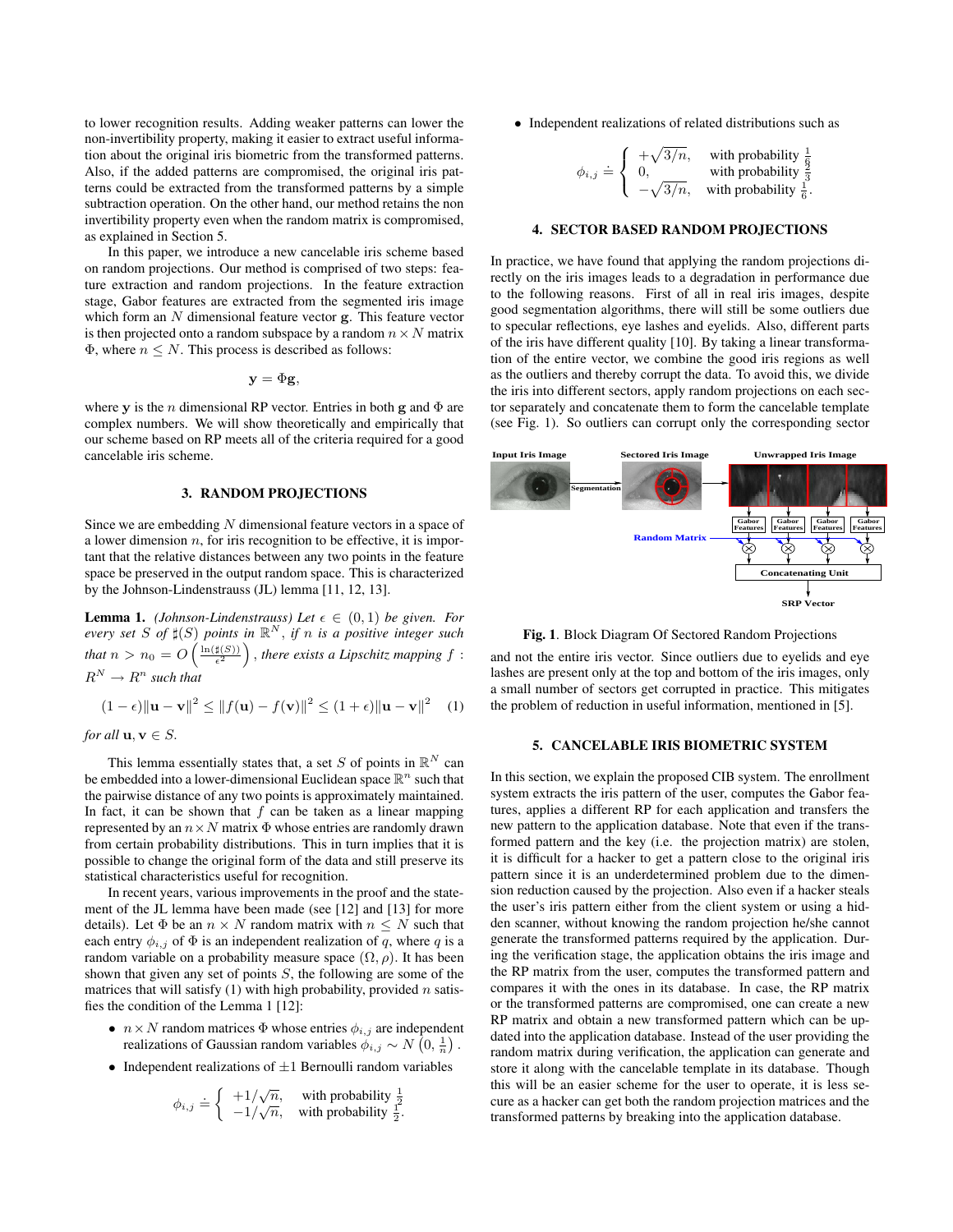

Fig. 2. Block Diagram of the proposed system.

#### 6. EXPERIMENTS AND DISCUSSION

We present the results of our algorithm on the MMU dataset [14]. Out of the 5 images available per class, 4 were used as part of the gallery and the fifth one was used as the probe. To illustrate the robustness of our method to outliers in the iris data in the form of eyelids, eye lashes and specular reflections, we used a simple segmentation scheme extracting just the circles corresponding to the pupil and iris using the publicly available code of Masek *et al.* [15]. We assume that the iris images are registered correctly. The iris region thus obtained were unwrapped into a rectangular image of size  $10 \times 80$ . Its Gabor features were obtained and concatenated to form an iris vector of length 800.

We used the random Gaussian matrix in our experiments, though other random matrices mentioned in Section 3 also give similar results. Since the Gabor features are complex vectors, the random projection involves multiplying the Gabor vector with a complex matrix, whose real and imaginary entries are Gaussian random variables. We multiply the iris vector either with the same random Gaussian matrix for all the users or different random matrices for different users to obtain the RP "Same Matrix" and "Different Matrix" vectors, respectively. Similarly, we multiply each sector of the iris vector with the same random Gaussian matrix to obtain the SRP "Same Matrix" vector. To get the SRP "Different Matrix" vector, still all the sectors of one user are multiplied with the same random Gaussian matrix. However this matrix is different for different users. In our experiments, we fixed the number of sectors to eight. Increasing the number of sectors did not improve the performance significantly.

Once the random vectors are obtained from the Gabor features of the iris image, we compute the iris codes using [15] and use the Hamming distance to decide the class of the probe iris image. We present the Receiver Operating Characteristic (ROC) curves and the Hamming distance distributions for RP and SRP in the subsections below.

*Performance Of RP And SRP:* Fig. 3(a) plots the ROC characteristics for the iris images in the MMU dataset for the original and transformed iris patterns. As can be observed, the SRP performs better than RP for both the same matrix and different matrix cases. Also using different matrices for each class gives better performance than using the same matrix for all classes. In Fig. 4(c), we compare the distribution of the genuine and impostor normalized Hamming distance for the original and transformed iris patterns. We can observe that the distribution of the genuine Hamming distance remains almost the same after applying the SRP. The original and Same Matrix SRP cases have similar impostor Hamming distance distributions. But the Different Matrix SRP case has an impostor distribution which is more peaked and farther from the genuine distribution, indicating superior performance.

We believe that these observations can be explained as follows.

Since RP obtains the random vector by applying a linear transform on the entire iris vector, it combines the different regions of the iris which have different quality measures. In particular, the image regions corresponding to the eyelids and eye lashes, which occlude the iris vector is combined with the good iris regions, thereby corrupting the whole iris vector. On the other hand, SRP takes linear transform on each sector separately and hence does not corrupt the good iris regions by combining them with the bad ones. The bad regions can corrupt only their corresponding sectors, which will occupy only a small region in the output iris vector and hence do not significantly degrade the recognition performance. Also, using different matrices per class increases the between class distance without changing the within class distance and hence gives superior performance.



Fig. 3. (a) ROC Characteristics For The MMU Dataset. SRP performes better than the RP. Also using different matrices for each class gives better performance. (b) Plot of the recognition rate with dimension reductions for the MMU dataset. Note that the performance remains the same up to 30% of the original dimension.

*Normalized Hamming distance comparison between the original and the transformed patterns:* In Fig. 4(a) and (b), we illustrate the normalized Hamming distance between the iris codes from the original and the transformed iris vectors for the "Same Matrix" and "Different Matrix" cases, respectively. Ideally we want the two iris codes to be independent and hence the Normalized Hamming distance should be 0.5. The figure shows that the histogram of the hamming distance peaks at 0.5, empirically verifying that the random projected iris vectors are significantly different from the originals ones. So a hacker cannot get any direct information about the original iris patterns from the transformed patterns. Note that the hacker may still be able to develop a transformation which takes the projected patterns close to the original iris patterns, but the effect of such transformations is not investigated in this paper.



Fig. 4. Plot of the histograms of the Normalized Hamming Distance between the original and transformed vectors for (a) Same Matrix, (b) Different Matrix. (c) Comparison of the distribution of the Genuine and Impostor normalized Hamming distances for the original and transformed patterns.

Table 1 provides the statistics of the normalized Hamming dis-